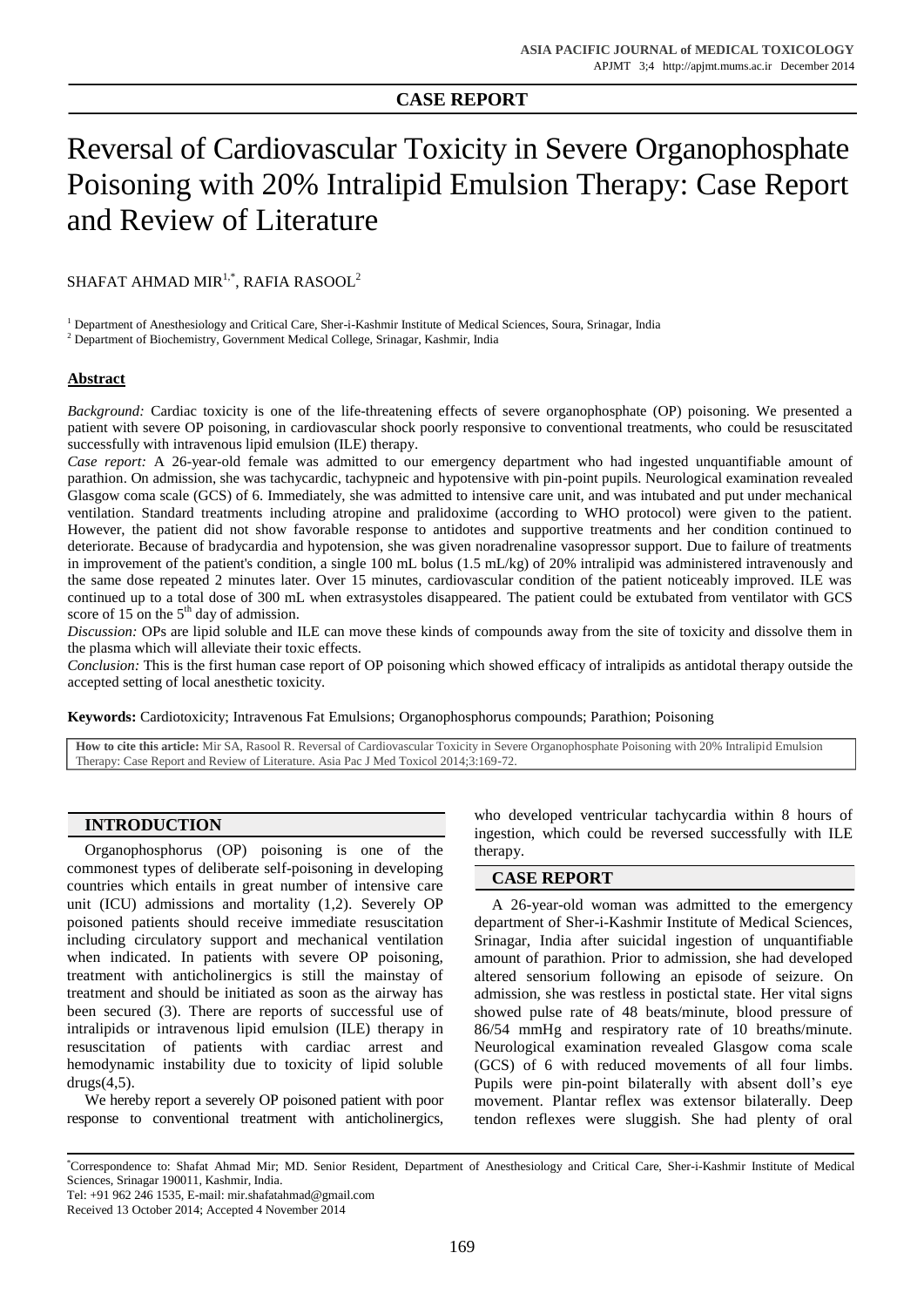secretions, generalized fasciculation and typical pungent smell of OP compounds. Examination of chest showed bilateral crepitation. Bowel sounds were increased but there was no diarrhea. Examination of other systems was normal.

The patient was immediately admitted to ICU, and was intubated and put under mechanical ventilation on pressureregulated volume control mode of ventilation with FiO2 of 1, Respiratory rate of 12, positive end expiratory pressure of 6 and tidal volume of 450 mL. Ryle's tube aspiration was done which revealed large quantity of bluish aspirate smelling of OP compounds. Fluid resuscitation was started with 1 liter of crystalloid (Lactated Ringer's) fluid and 500 mL of colloid fluid. Decontamination was performed as per our protocol which includes removing all clothing from and gently cleansing patients suspected of OP exposure with soap and water. The patient was treated with atropine and pralidoxime (PAM) along with broad spectrum antibiotics (piperacillin/tazobactam and metronidazole). Atropine was given 5 mg bolus dose with two more doses at 5 to 10 minute intervals, followed by infusion at the rate of 2 mg/h. Then the dose of atropine was titrated as per her clinical response and signs of atropinization. Pralidoxime was started according to World Health Organization (WHO) protocol. Phenytoin sodium was given for the treatment of seizures.

Baseline (on admission) laboratory investigations of the patients revealed normal renal and liver functions, and normal serum levels of sodium, potassium, calcium and magnesium. Arterial blood gas (ABG) analysis showed severe acidosis, hypercapnia and hypoxia (Table 1). Plasma cholinesterase (PChE) level was 1234 (IU/L) (reference range: 4000-11000 IU/L). Chest X-ray showed bilateral haziness suggesting acute respiratory distress syndrome.

| <b>Table 1.</b> Laboratory findings of the patient at presentation |        |
|--------------------------------------------------------------------|--------|
| Investigation                                                      | Result |
| Arterial blood gas analysis                                        |        |
| pH                                                                 | 7.22   |
| $pCO2$ (mmHg)                                                      | 45     |
| $pO2$ (mmHg)                                                       | 50     |
| $HCO3$ (mEq/L)                                                     | 12.24  |
| Oxygen saturation (percent)                                        | 78%    |
| Creatine phosphokinase (U/L)                                       | 110    |
| Creatinine $(mg/dL)$                                               | 0.9    |
| Sodium (meq/L)                                                     | 142    |
| Potassium(meq/L)                                                   | 3.7    |
| Magnesium(meq/L)                                                   | 1.5    |
| Aspartate aminotransferase (U/L)                                   | 25     |
| Alanine aminotransferase (U/L)                                     | 50     |
| Alkaline phosphatase (U/L)                                         | 90     |
| Total bilirubin (mg/dl)                                            | 0.8    |
| International normalized ratio (IU)                                | 1.12   |
| Prothrombin time (sec)                                             | 12.4   |

In ICU, the patient was put under close monitoring by serial checking of central venous pressure, ABG and electrocardiogram. However, the patient did not show favorable response to antidotes and supportive treatments and her condition continued to deteriorate. Subsequently, due to bradycardia and hypotension she was given noradrenaline vasopressor support (10 μg/min). Nevertheless, her heart rate continued to be around 50 to 54 even after 6 hours. Eight hours after ingestion of OP agent, the patient developed arrhythmias with fast ventricular rate, QT prolongation which progressed to ventricular tachycardia (VT) and ventricular fibrillation. Standard cardiopulmonary resuscitation in addition to repeated DC cardioversion, administration of amiodarone and high-dose inotrope infusion failed to restore a sustained effective cardiac rhythm. Thirty minutes after initial arrest, a single 100 mL bolus (1.5 mL/kg) of 20% intralipid was administered intravenously and the same dose repeated 2 minutes later. After approximately 1 minute a sustained palpable pulse could be observed. Over the subsequent 15 minutes, QRS duration decreased and sinus rhythm was restored. An additional period of VT developed 90 minutes later, but resolved with adrenaline and only 1 minute of chest compressions. ILE was continued up to a total dose of 300 mL when extrasystoles disappeared.

While under ventilatory support, the patient was kept sedated using midazolam and fentanyl infusions for 24 hours. The need for vasopressor support and atropine started to decrease gradually (Table 2), concurrent with improvement in level of consciousness to GCS score of 9 after 72 hours. Patchy infiltrates and haziness in her chest Xray started to disappear and oxygenation improved. In addition, cultures of endotracheal tube secretions were found to be sterile.

Measurement of PChE level was repeated every day and PChE began to rise after the  $3<sup>rd</sup>$  day and returned to normal values on the  $7<sup>th</sup>$  day (Figure 1). The patient was extubated from ventilator with GCS score of  $15$  on the  $5<sup>th</sup>$  day of admission after following a weaning protocol. By the end of the  $7<sup>th</sup>$  day, her mental status, pupilary signs and hypersecreation improved and atropine was discontinued.

After regaining consciousness, the patient admitted that ingestion of the poison was with suicidal intention. Following recovery, she was evaluated by psychiatrists and it was revealed that ingestion of poison was an impulsive act due to poor social and financial support from family.

**Table 2.** Atropine requirement in ICU

| Day   | <b>Atropine Requirement</b>   |
|-------|-------------------------------|
| Day 1 | $2$ mg every 15 to 30 min     |
| Day 2 | $1mg$ every 15 to 30 min      |
| Day 3 | $0.5$ mg every 15 to 30 min   |
| Day 4 | 1 mg every 1 to 6 hours       |
| Day 5 | $0.5$ mg every 12 to 24 hours |
| Day 6 | Discontinued                  |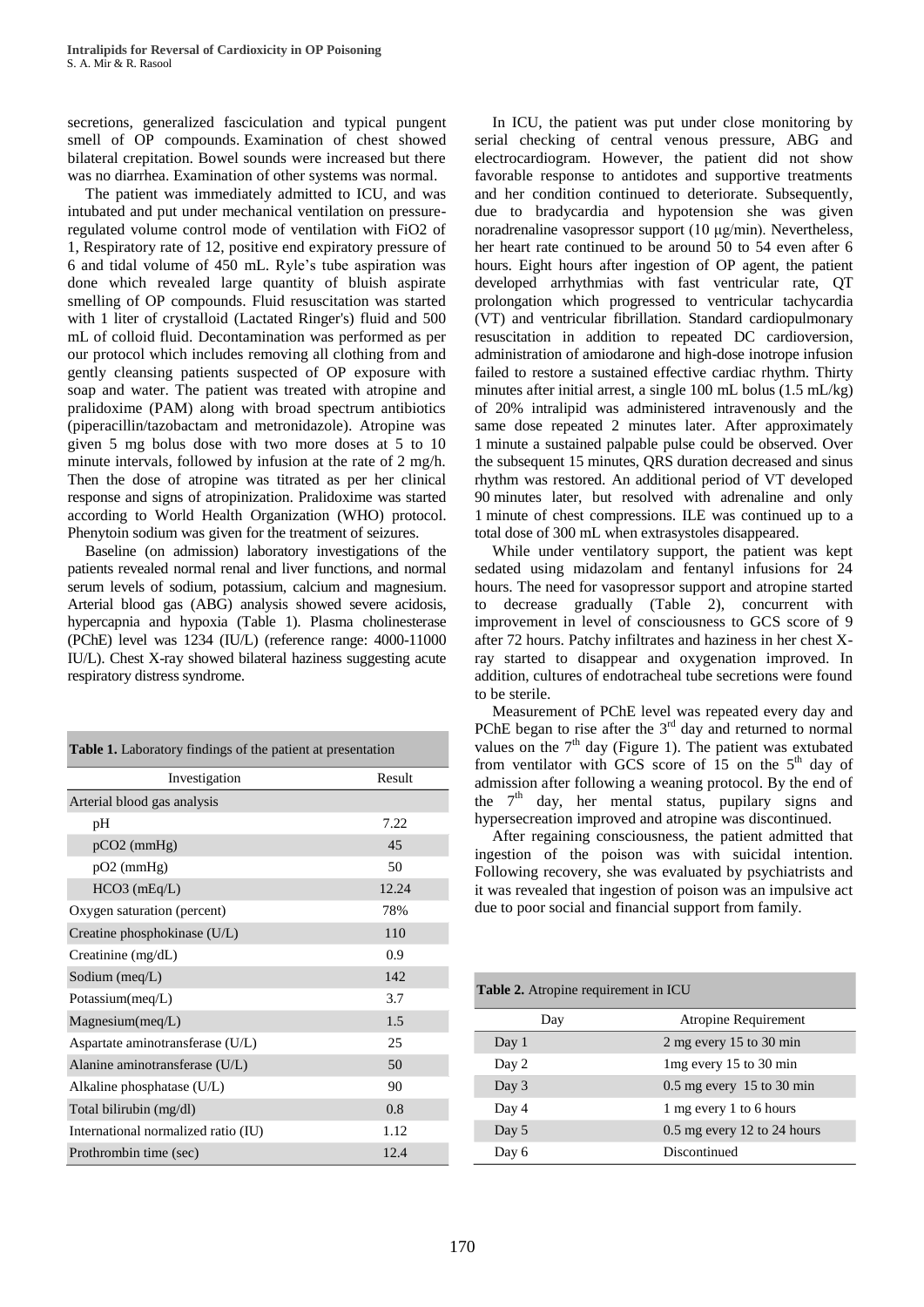Poisoning with anticholinesterase agents usually presents with non-specific gastrointestinal symptoms of vomiting, diarrhea and abdominal pain. Subsequent clinical effects are multi-systemic depending upon the dose of the poison ingested and involve muscarinic, nicotinic and central receptor stimulation (3,6). The spectrum of clinical findings ranges from muscle fasciculation, cramps and twitching to weakness and paralysis requiring mechanical ventilation (3,6). In addition, OP induced cardiac complications include tachycardia or bradycardia (depending on whether nicotinic or muscarinic effects predominate), prolonged QTc and PR interval and arrhythmias (7,8). The mechanism of cardiotoxicity caused by OP poisoning is not fully determined. Ludormirsky et al described three phases of OP cardiotoxicity (9): phase 1; a brief period of increased sympathetic tone, phase 2; a prolonged period of parasympathetic activity, and phase 3; in which QT prolongation followed by torsade de pointes ventricular tachycardia and ventricular fibrillation occurs.

For the patient we presented in this paper, the diagnosis of OP poisoning was based on history and confirmed by the clinical picture and decreased level of PChE. The patient had bradycardia and hypotension which rapidly progressed to VT. According to our institutional protocol, both atropine and pralidoxime should be administered in the treatment of OP poisoning. Pralidoxime was given as per WHO protocol comprised of 30 mg/kg loading dose over 30 minute followed by 8mg/kg/h continuous infusion for maximum of 7 days (10). However, our patient continued to deteriorate despite administration of atropine and pralidoxime as well as vasopressor support in the first day of admission. Intralipids are readily available in the operating room of department of surgery of our hospital because of previous successful experiences with local





anesthetic toxicity. ILE therapy was immediately started once repeated attempts of standard cardiopulmonary resuscitation failed to produce sustainable perfusing cardiac rhythm. Two doses of this treatment resulted in restoration of hemodynamic state and sinus rhythm (Figure 2). For the present case, ILE was administered according to the guideline of the Association of Anesthetists of Great Britain and Ireland which recommends intravenous injection of bolus 1.5 mL/kg intralipid followed by infusion of 0.25 mL/kg/min increasing to 0.5 mL/kg/min (11). We used this treatment as there has been no established evidence of adverse events from the use of high dose ILE as antidote for humans to date. However, some low-intensity complications such as allergic reactions, elevated liver enzymes, thrombocytopenia, hyperthermia are the anticipated sideeffects following use of ILE that are satisfactorily responsive to supportive treatments (12,13). Intralipid solution is constituted of soybean oil, egg phospholipids and glycerine and is available in 10%, 20% and 30% concentrations. Intralipids can reverse cardiotoxicity by drug sequestration, increasing intracellular calcium concentration and augmenting myocardial free fatty acid uptake which contribute to improved cardiac performance (13). To the best of our knowledge, this is the first report of OP poisoning with severe cardiac toxicity in humans reversed by intralipids. However, an experimental study on a rat model with parathion poisoning has proven positive effects of ILE therapy in diminishing the acute effects of this type of OP compound (14).

ILE has been considered as an effective therapeutic method for reversal of toxicity caused by overdose of



**Figure 2.** (A) Electrocardiogram (ECG) at the onset of ventricular tachycardia before lipid emulsion administration, (B) ECG at 1 minute after bolus intralipid showing supraventricular extrasystoles with intermittent bigeminy, (C) ECG after 90 minutes of lipid emulsion showing sinus rhythm with respiratory variation and supraventricular extrasytoles are no longer present